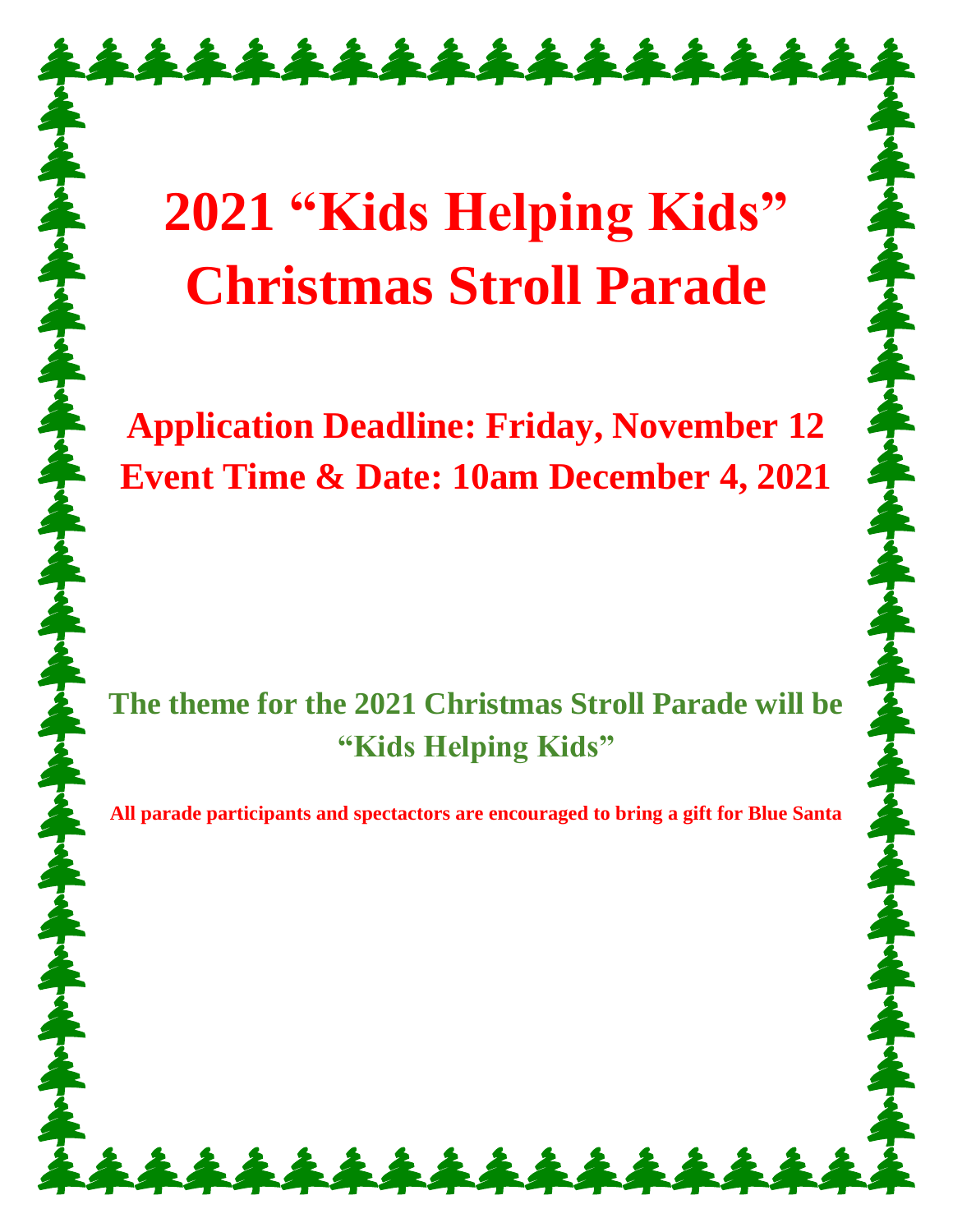## **PLEASE CAREFULLY READ ENTIRE APPLICATION/RULES. STAGING AND RULES HAVE CHANGED.**

The theme for the 2021 Christmas Stroll Parade will be "Kids Helping Kids." The Parade Committee will accept the first forty entries which meet the parade guidelines. All entries/floats must be decorated in a Kid's Holiday Theme. Please include in your application a description of your Kid's Holiday Themed entry and photos if available. Upon arrival to parade check in, your entry must match your application description. Please see application for script directions. The application deadline is Friday, November 12, 21 (or when we reach forty (40) accepted entries). Due to limited space, late applications will not be accepted.

In order for public viewing to begin promptly at 10:00 a.m., we will begin to march/drive into the parade route at 9:45 a.m. sharp! All units are **required** to creatively decorate your entry in a Kid's Holiday Theme and individual participants are required to be dressed in holiday attire. Youth groups (i.e. bands, scouts, etc.) and performance / dance groups may wear their uniforms/costumes. Individuals who are accompanying the youth groups or performance / dance groups must be dressed in attire that reflects holiday spirit. The Parade will begin at 10:00 a.m. rain or shine. The Christmas Stroll Parade Committee will be awarding first, second and third place for the Best "Kids Helping Kids" Themed Entries. Please see bottom of application for more information on awards.

- 1. THIS WILL BE A FIRST COME-FIRST SERVED LINE UP, barring a few necessary exceptions which have been predetermined. ALL UNITS MUST REMAIN IN YOUR ASSIGNED POSITION.
- 2. No entry will be allowed to enter the parade line-up unless you have been selected to participate.
- 3. The Christmas Stroll Parade committee reserves the right to reject any entry that is inappropriate, not in good taste, or not in the best interest of the parade.
- 4. The theme of the Parade is "Kids Helping Kids." All entries should be decorated in this theme, with holiday décor, and participants must be dressed in festive holiday attire. In addition, there should be **no one dressed as Santa in any group.** Santa is already participating in the parade and additional Santas are confusing and upsetting to children. Note: anyone dressed as Santa will be asked to change attire or leave the parade.
- 5. Drivers of motorized vehicles must have a valid driver's license and should drive at a reasonable pace. Entries may not stop during the parade, unless there is an emergency. Entrants will be asked to leave the parade if they are not following at a reasonable rate (approximately twenty (20) foot gap between motorized entries; approximately ten (10) foot gap between marching parade units).
- 6. No vehicle(s) is allowed to be left unattended! You must have someone with parade entry vehicle(s) at all times.
- 7. All walking parade entrants must be able to maintain a marching pace and keep up with the pace of the parade.
- 8. Trailers entered should be no longer than 20' unless they are a preapproved gooseneck or 5<sup>th</sup> wheel.
- 9. All parade participants are required to conduct themselves in such a manner as not to infringe on the rights of residents and merchants along the staging area and the parade route.
- 10. NO objects including candy, flyers, favors, etc., may be thrown to the crowd along the parade route or staging area. People may walk along the street beside your unit to distribute items. You must note items to be distributed on parade application.
- 11. Do NOT exit the parade early. The parade ends at the same location as start-up.
- 12. If parade entry consist of more than one vehicle, ALL vehicles must be present to check in and receive an assigned position.